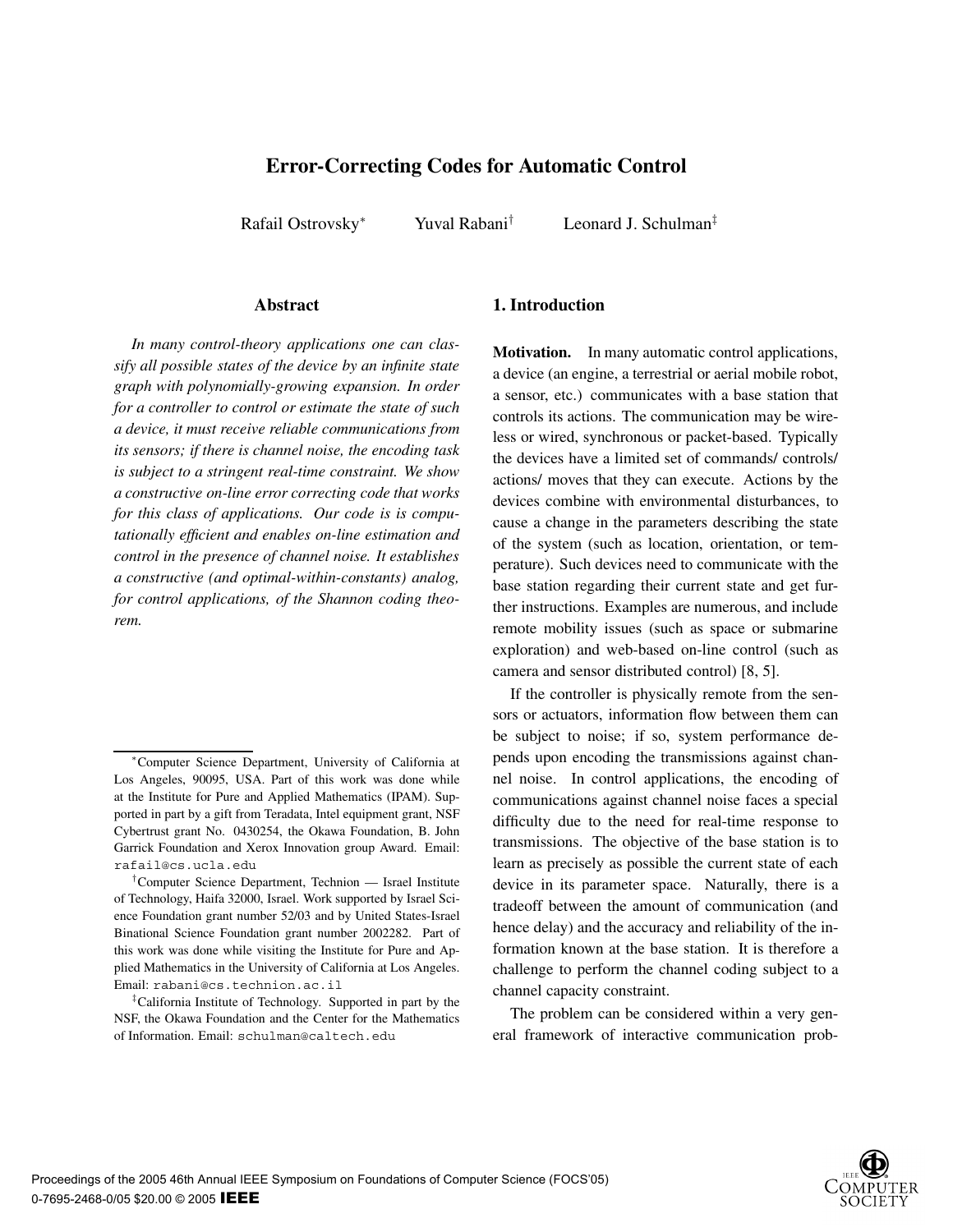lems [10]; however, the best results in that literature remain nonconstructive. Fortunately, there is a feature of the control application that makes it easier than general interactive-communication problems, since the controlled devices can typically be described with a finitedimensional parameter space. (Example: the location, orientation and engine RPM of an aerial drone.) What characterizes a typical parameter space is that the growth rate of the state space around any point is polynomially bounded.

At each step in its state-space the remote device wishes to send one (or a constant number) of bits to the base station to indicate its position/configuration. Despite channel-noise, the objective of the base-station is to determine, as accurately as possible, the location of the device in its state-space. Of course, one cannot ask that the base station already have high certainty about the real value of any measured bit, before a significant number of subsequent message bits have been received. More specifically, if the channel has a constant rate of stochastic noise, then the best one can hope for (on non-degenerate noisy channels) is that the base station have probability  $exp(-\Omega(n))$  of estimating incorrectly a particular state of a device, if all histories leading to that state diverge from the true history at least  $n$  steps previously. The meaningful question is: Can we achieve such a bound? Doing so demands that encoded characters convey information across all time scales. This is exactly what we achieve in this paper in a constructive fashion, as we explain below.

**Problem statement and results.** In this paper, we initiate the study of error-correcting codes for remote control of devices that move in a finite-dimensional parameter space. All of the communication systems we discuss share the following features. There is at least one transmitter and one receiver. The state of the transmitter at any time  $t$  is identified with a vertex (which we denote  $x_t$ ) of a state graph (which we denote  $G$ ); the graph (which may be directed or undirected and will typically have self-loops) is known to both parties, as is the initial state  $x_0$  of the transmitter. In each round, the state of the transmitter shifts to an out-neighbor of the previous state. The transmitter can

then use the channel once; the communicated character can depend upon the entire history of the transmitter. Our concern is the design of an efficient code for these communications.

For nodes  $x, x' \in G$  let  $d_G$  be the length of a shortest path from x to x' in G. Let  $B(x, \ell) = \{x' :$  $d_G(x, x') \leq \ell$ . The growth of G as a function of  $\ell$  is the supremum over all x of  $|B(x, \ell)|$ . If this is bounded above by a polynomial in  $\ell$  we say  $G$ has polynomial growth. Finite-dimensional grids have polynomial growth. We suppose that the alphabet of the channel is a finite set  $S$ .  $S^*$  denotes the set of finite words over S. If the greatest out-degree or indegree of G is  $\Delta$ , we say that the *rate* of the code is  $\rho = (\log \Delta)/(\log |S|)$ . (We assume below that  $\Delta \geq 2$ .) We expressly avoid tailoring our results to particular kinds of noisy channels. Our results are aimed at noisy but non-adversarial channels, in particular discrete memoryless channels, for which we assume only that the capacity is proportional to  $log |S|$ .

Based upon the code and upon the history of communications, the receiver has at time t a guess  $\hat{x}_t$  of the current state of the transmitter. (We understand the code to include the estimation procedure used by the receiver.) We say that the code has *error exponent*  $\kappa$  if  $P(d_G(x_t, \hat{x}_t) \geq \ell) \leq \exp(-\kappa \ell) \ \forall t, \ell$ . We say that the code is *time-efficient* if the encoding and expected decoding times are  $(\log t)^{O(1)}$ . It is *timeand-space-efficient* if the space required for encoding, and the expected space required for decoding, are also  $(\log t)^{O(1)}$ .

We show the existence of asymptotically optimal error-correcting codes for every state graph G. Our main result is the *construction* of a code for communication in finite-dimensional grid graphs that has positive rate, positive error exponent, and is time-andspace-efficient. The method extends to other graphs with polynomial growth which are fine discretizations of finite-dimensional manifolds. These graphs are exactly the graphs that capture control applications and therefore our results are widely applicable for this entire class of problems.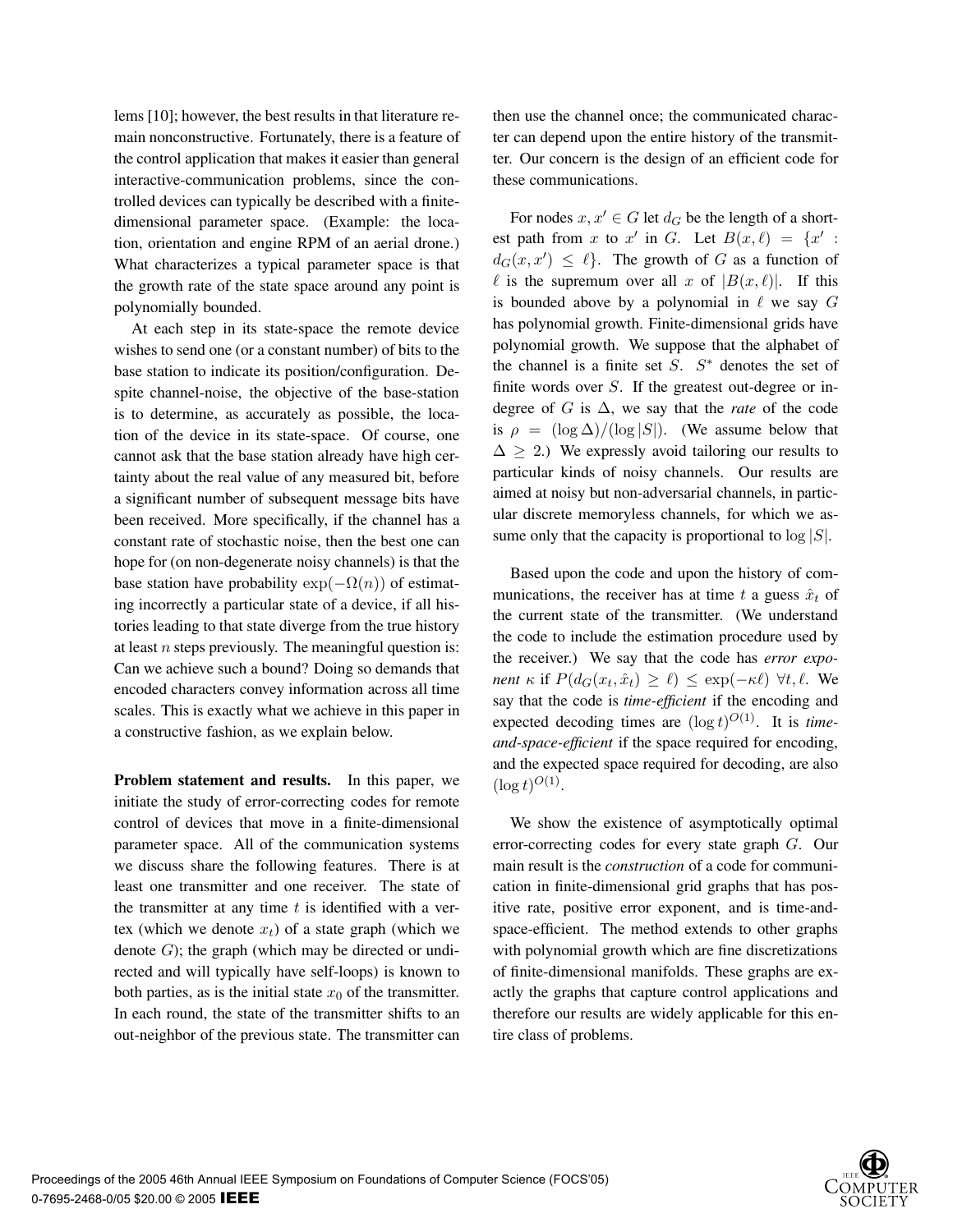**Previous work.** Existing error-correcting codes and error-correction for protocols do not provide a satisfactory answer for automatic control applications as we elaborate below.

Existing error-correcting codes fall mainly into two classes: block codes and convolutional codes. In a block code (with block-length, say,  $k$ ), a time-stream of data is broken into segments of length  $k$ ; after an entire segment arrives at the encoder, it is transformed into a (somewhat longer) sequence of bits, which are then sent across the channel.

With block codes it is possible to achieve very low probabilities of error (exponentially small in  $k$ ) with modest computational load (near-linear in  $k$ ); however, there is a built-in delay of  $k$  time units. This violates the real-time performance requirement of an automatic control application.

Convolutional codes [17, 9, 3] avoid the delay drawback of block codes by performing "on-line" encoding, in which each bit of the input stream immediately starts influencing the encoded message bits, and continues to do so until the end of a time interval of length  $k$ , called the constraint length of the code; this interval, which in existing implementations is finite, is analogous to the block length of a block code. The decoder can make an informed guess about a message bit very shortly after its arrival at the encoder, and this guess can continue to be updated during the entire constraint length, with error probability decreasing ultimately to a value exponentially small in  $k$ . Although this is the kind of code we would like to use for control, the reason that existing convolutional codes cannot be used is that no efficient constructions are known for convolutional codes with large constraint lengths (unlike the situation for block codes). Indeed, while convolutional codes are heavily used in practice (e.g., for cell phones), those codes have been intensively optimized thanks to their very short constraint lengths. The not-very-low probability of error that is a corollary of short constraint length is sufficient for an application in which short bursts of noise are tolerated. However, it is not adequate for control applications in which system stability and performance depends upon preventing accumulation of errors over extended time

periods.

Convolutional codes with long, and even infinite, constraint lengths do exist; however, not in a form that we can use. The very first papers on convolutional codes show that randomized families of convolutional codes have attractive properties; however, such a family cannot be used without the crutch of a supply of shared random bits at encoder and decoder. More recently, a class of explicit "tree codes" was introduced, which eliminates the need for public coins [11, 12]. however, the existence proof for these codes has not yet been matched by an effective construction, and for that reason, these codes too are not yet available for use. (A similar situation reigned for block codes after Shannon's existence proof for asymptotically-good block codes [13] until explicit constructions were provided [6, 4].)

There has recently been substantial progress in information-theoretic and rate-distortion bounds for control applications [16, 2, 14, 15, 7]; these works solve different problems than the one considered here. There does not appear to be a prior code for our problem that is efficient in both computation and communication.

Our work, therefore, should be understood as introducing a new family of convolutional codes with infinite constraint length, suitable specifically to control applications but not to general-purpose communication, and which manages to thereby avoid the technical difficulties that have prevented effective construction of general-purpose convolutional codes with infinite (or even long) constraint length.

## **2. Trajectory codes**

Throughout,  $G$  is a graph with vertex set  $V$ , initial vertex  $x_0 \in V$ , and edge set  $E \subseteq V \times V$ . A trajectory  $\gamma$  of length  $|\gamma| = t$  and which begins at time  $t_0$  is a mapping from  $\{t_0, \ldots, t_0 + t\}$  to V for which all  $(\gamma(i), \gamma(i+1)) \in E$ . If two trajectories  $\gamma, \gamma'$  are of equal length, start at the same time  $t_0$ , and share the same start vertex (i.e.,  $\gamma(t_0) = \gamma'(t_0)$ ), we write  $\gamma \sim \gamma'$ . The distance  $\tau$  between trajectories  $\gamma \sim \gamma'$ of length t is  $\tau(\gamma, \gamma') = |\{t_0 < i \le t_0 + t : \gamma(i) \ne$ 

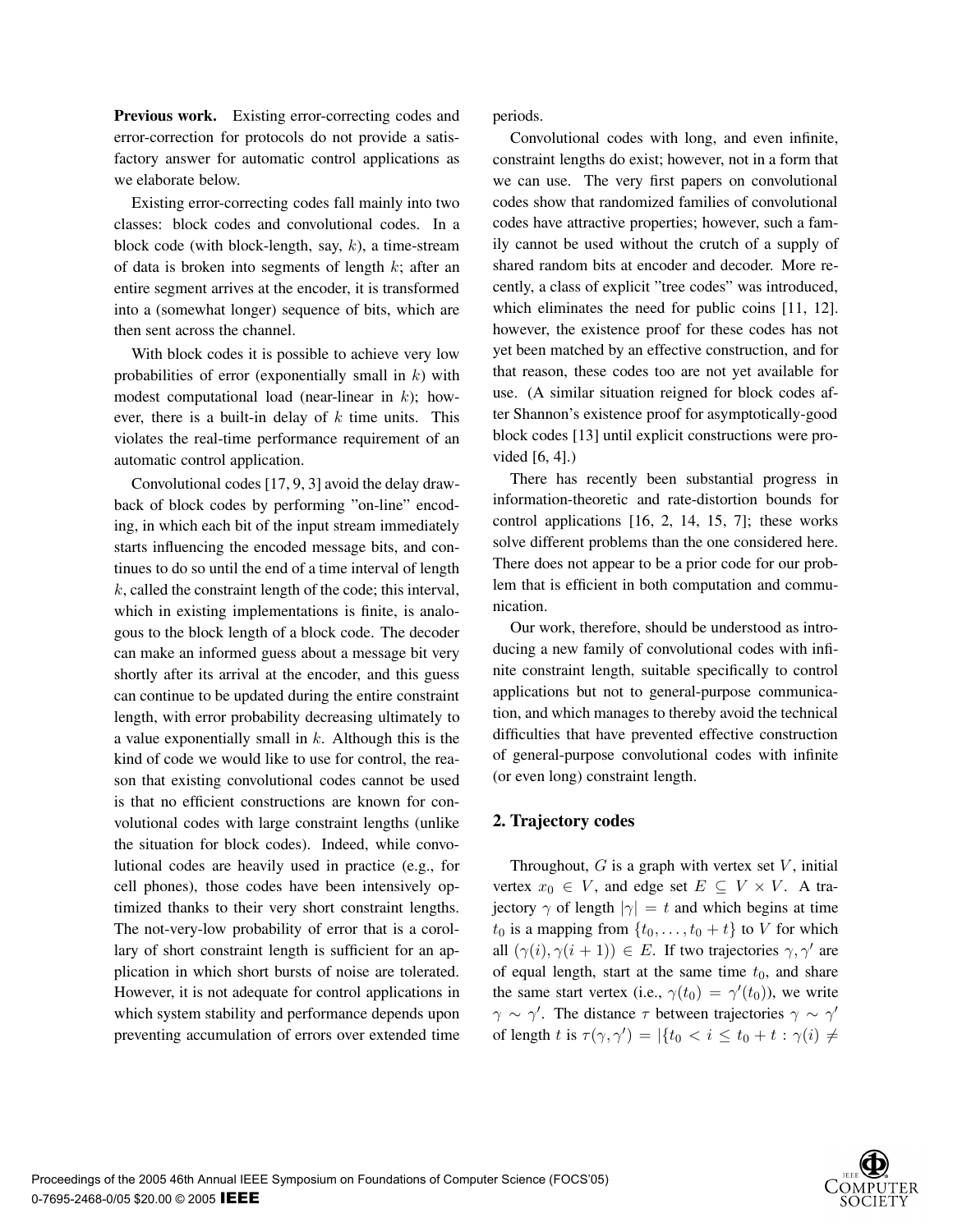$\gamma'(i)\}$ |.

A *trajectory code* is a mapping  $\chi : V \times$  $\{1, 2, \ldots\} \rightarrow S$ , extended to a mapping from trajectories to S<sup>\*</sup> by concatenation:  $\chi(\gamma) = (\chi(\gamma(t_0 +$ 1)),..., $\chi(\gamma(t_0 + t))$ . Hamming distance between equal-length words in S<sup>∗</sup> is denoted h. The *relative distance* of the code is defined to be  $\delta$  =  $\inf_{\gamma \sim \gamma'} \{ h(\chi(\gamma), \chi(\gamma')) / \tau(\gamma, \gamma') \}.$  A finite-time trajectory code is defined similarly by a mapping  $\chi$ :  $V \times \{1, 2, \ldots, T\} \rightarrow S.$ 

We say that the code is *asymptotically good* if it has both positive rate  $\rho$  and positive relative distance  $\delta$ .

**Lemma 1.** *If the* t*'th character of an asymptotically good code with alphabet* S *can be computed in time* and space  $(\log t)^{O(1)}$  then the code can be converted *into another asymptotically good code that has positive error exponent and is time-and-space-efficient.*

*Proof.* The conversion is by simple repetition (the alphabet of the new code is  $S^k$  for constant k), and serves only to improve the error exponent. For sufficiently high error exponent, decoding by maxlikelihood matching is exponentially unlikely to need to examine trajectories far away from that decoded in the previous round. Hence the expected time and space of the computation is  $(\log t)^{O(1)}$ .  $\Box$ 

Our task therefore is to construct an asymptotically good trajectory code. The first problem is to show that such codes exist (Section 3). Interestingly, the only proof we know is non-constructive; however, with the aid of this proof we provide a constructive and timeand-space-efficient finite-time code for grids. (Section 4).

**Comparison with tree-codes** It is instructive to compare the present work with that on tree codes. In the terminology of the present paper, [11, 12] used the protocol tree of a given noiseless communication protocol in the role of our graph  $G$ ; the tree code used in that work for a noisy-communication protocol is what we call the trajectory code on  $V \times \{1, 2, \ldots\}$ . The existence proof provided in that work relies on the tree structure of the graph, and does not apply to the more general case considered here. However, the purpose of the generalization is *not* just handling more difficult communication problems; the case that  $G$  is a tree is, in fact, the most difficult one. (Using tree codes enables eventual reconstruction of the entire history of the transmitter, not only reconstruction of a good estimate of the current state.) Instead, the purpose in our paper is to obtain a computationally effective solution using the special assumption that  $G$  has polynomial growth. This assumption is motivated by control applications, with  $G$  being a discretization of the finitedimensional parameter space of the system. Thus, we circumvent the need to construct an explicit tree code and show that a different code which that works for the entire class of polynomial-growth graphs is sufficient.

# **3. Existence of asymptotically good trajectory codes**

**Theorem 2.** *Every graph* G *possesses an asymptotically good trajectory code. Furthermore, every*  $\delta$  < 1 *is feasible as the relative distance of an asymptotically good code.*

*Proof.* To achieve positive rate we must label  $V \times$  ${1, 2, \ldots}$  with an alphabet S of size  $\Delta^{O(1)}$ . Consider choosing each label independently and uniformly. A code obtained in this way is almost-surely not asymptotically good. Nonetheless this probability space can be used for an existence proof.

Consider at first the finite-graph, finite-time restriction of the problem to  $B(x_0, T) \times \{1, 2, \ldots, T\}$ . Fix any desired relative distance bound  $\delta$ . If  $\gamma$  =  $(\gamma_1, \gamma_2)$  consists of two trajectories such that  $\gamma_1 \sim \gamma_2$  and which share only their common start vertex (i.e.,  $\tau(\gamma_1, \gamma_2) = |\gamma_1|$ ), then we refer to  $\gamma$  as a pair of "twins" and write  $|\gamma| = |\gamma_1|$  and  $h\chi(\gamma) = h(\chi(\gamma_1), \chi(\gamma_2)).$ Note that  $\inf_{\gamma_1 \sim \gamma_2} (h(\chi(\gamma_1), \chi(\gamma_2))/\tau(\gamma_1, \gamma_2)) =$  $\inf_{\text{twins }\gamma}(h\chi(\gamma)/|\gamma|)$ . For a pair of twins  $\gamma$  let  $A_{\gamma}$  be the event that  $h\chi(\gamma)/|\gamma| < \delta$ . There is a positive c for which  $P(A_{\gamma}) \leq |S|^{-c|\gamma|}$ .

For twins  $\gamma = (\gamma_1, \gamma_2)$  let  $N_{\gamma} = {\text{twins }} \beta =$  $(\beta_1, \beta_2)$  :  $\exists \epsilon_1, \epsilon_2 \in \{1, 2\}, j_1, j_2 > 0$  such that  $\gamma_{\epsilon_1}(j_1) = \beta_{\epsilon_2}(j_2)\}.$ 

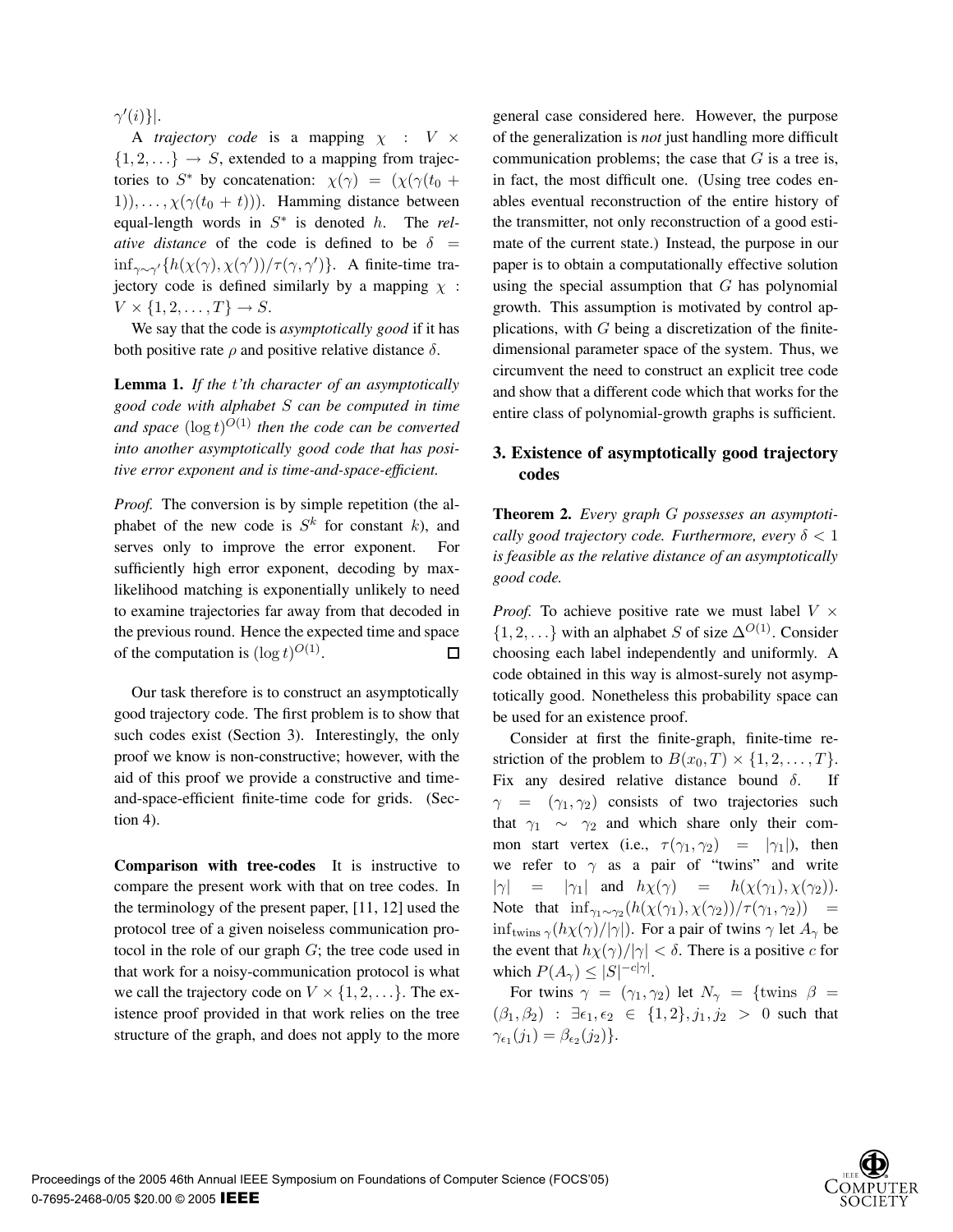Observe that  $A_{\gamma}$  is independent of the random variable  $(A_\beta)_{\beta \notin N_\infty}$ .

The Lovász local lemma [1] ensures that  $\bigcap \overline{A_{\gamma}} \neq \emptyset$ provided that there exist nonnegative reals  $0 \le x_{\gamma} < 1$ for which

$$
x_{\gamma} \prod_{\beta \in N_{\gamma}} (1 - x_{\beta}) \ge P(A_{\gamma}).
$$

Observe that  $|\{\beta : \beta \in N_{\gamma}, |\beta| = \ell\}| \leq 4|\gamma|\ell\Delta^{2\ell}.$ For c' to be determined set  $x_{\gamma} = \Delta^{-c'|\gamma|}$ . Now,

$$
x_{\gamma} \prod_{\beta \in N_{\gamma}} (1 - x_{\beta}) \geq \Delta^{-c'|\gamma|} \prod_{\ell=1}^{\infty} (1 - \Delta^{-c'\ell})^{4|\gamma|\ell \Delta^{2\ell}}.
$$

A sufficiently large c' ensures that for  $\Delta \geq 2$ , 1 –  $\Delta^{-c'\ell} \geq e^{-2\Delta^{-c'\ell}}$ . So

$$
\ldots \geq \Delta^{-c'|\gamma|} \prod_{\ell=1}^{\infty} e^{-8\Delta^{-c'\ell}|\gamma|\ell\Delta^{2\ell}} =
$$
  
= 
$$
\Delta^{-c'|\gamma|} e^{-8|\gamma| \sum_{\ell=1}^{\infty} \ell \Delta^{(2-c')\ell}}.
$$

A sufficiently large c' ensures that for  $\Delta \geq 2$ ,  $\sum_{\ell=1}^{\infty} \ell \Delta^{(2-c')\ell} \leq 2$ . So

$$
\ldots \geq \Delta^{-c'|\gamma|}e^{-16|\gamma|}.
$$

Since  $P(A_{\gamma}) \leq |S|^{-c|\gamma|}$ , the hypotheses of the local lemma are met with an alphabet of size  $\Delta^{O(1)}$ .

To extend the proof to the general case we apply a standard compactness argument (see [1]). For any T, the trajectory codes on  $B(x_0,T) \times \{1,2,\ldots,T\}$ ensured by the above argument form a finite nonempty set. Let  $C_T$  denote the set of codes on  $V \times \{1, 2, \ldots\}$  which restrict to one of the trajectory codes on  $B(x_0,T) \times \{1,2,\ldots,T\}$ .  $C_T$  is a nonempty set that is closed in the product topology on  $S^{V\times\{1,2,...\}}$ . Note that  $C_T \subseteq C_{T-1}$ ; the intersection of the sets  $C_T$  for any finite number of indices  $T$  is therefore nonempty. The set  $\bigcap_{t\in\mathbb{N}} C_T$  is the desired set of trajectory codes with relative distance  $\delta$ . By Tychonoff's Theorem,  $S^{V \times \{1,2,...\}}$  is compact. Therefore  $\bigcap_{t\in\mathbb{N}} C_T \neq \emptyset.$ □

#### **4. Construction of trajectory codes for grids**

We now construct an asymptotically good and timeand-space-efficient finite-time trajectory code, of any desired relative distance  $\delta$  < 1, for a grid graph of arbitrary finite dimension d.

Let  $P_n$  denote the path of length n, with vertices labeled  $\{-n/2+1, \ldots, n/2\}$ . Let G be the graph on vertex set  $V_{n,d} = \{-n/2+1,\ldots,n/2\}^d$  with an edge from  $(u_1,\ldots,u_d)$  to  $(v_1,\ldots,v_d)$  if  $|u_i-v_i|\leq 1$  for all  $i$ . For simplicity we describe the construction for a time bound of  $n/2$ . So our task is to construct a trajectory code  $\chi: V_{n,d} \times \{1, \ldots, n/2\} \to S$  of relative distance  $\delta$ .

The idea is to combine recursion with use of an explicit block code. Set  $n_1 \in \Theta(\log n)$ .  $(n_1 \text{ needs only})$ to be large enough to accommodate codewords of the block code described below.) Let  $k$  be the least even integer greater or equal to  $\frac{12}{1-\delta} + 4$ . For simplicity assume that  $kn_1$  divides n.

#### **4.1. Recursive construction**

The block code: Let  $\eta: V_{n,d} \to R_1^{n_1}$  (for a finite alphabet  $R_1$ ) be an asymptotically good block code of relative distance  $(1 + \delta)/2$ , in which encoding and decoding can be performed in time  $n_1^{O(1)}$ . Rewrite  $\eta$  as a mapping  $\eta_1 : V_{n,d} \times \{1, \ldots, n_1/2\} \to R_1$ , so that for  $x \in V_{n,d}, \eta(x)=(\eta_1(x, 1), \ldots, \eta_1(x, n_1/2)).$ 

The recursive code: Let  $\chi_1$  :  $V_{kn_1,d}$   $\times$  $\{1,\ldots, kn_1/2\} \rightarrow S_1$  (for a finite alphabet  $S_1$ ) be a trajectory code of relative distance  $(1 + \delta)/2$ .

The basic idea is to cover  $V_{n,d} \times \{1, \ldots, n/2\}$  by overlapping "shingles". Each shingle is "placed" at a specified  $x \in V_{n,d} \times \{0, \ldots, n/2-1\}$ , and is the following mapping:

$$
\sigma_x : \left( \prod_{i=1}^d \{x_i - kn_1/2 + 1, \dots, x_i + kn_1/2\} \right) \times
$$
  
 
$$
\times (x_{d+1} + 1, \dots, x_{d+1} + kn_1/2) \to S_1 \times R_1
$$

 $\sigma_x(y) =$ 

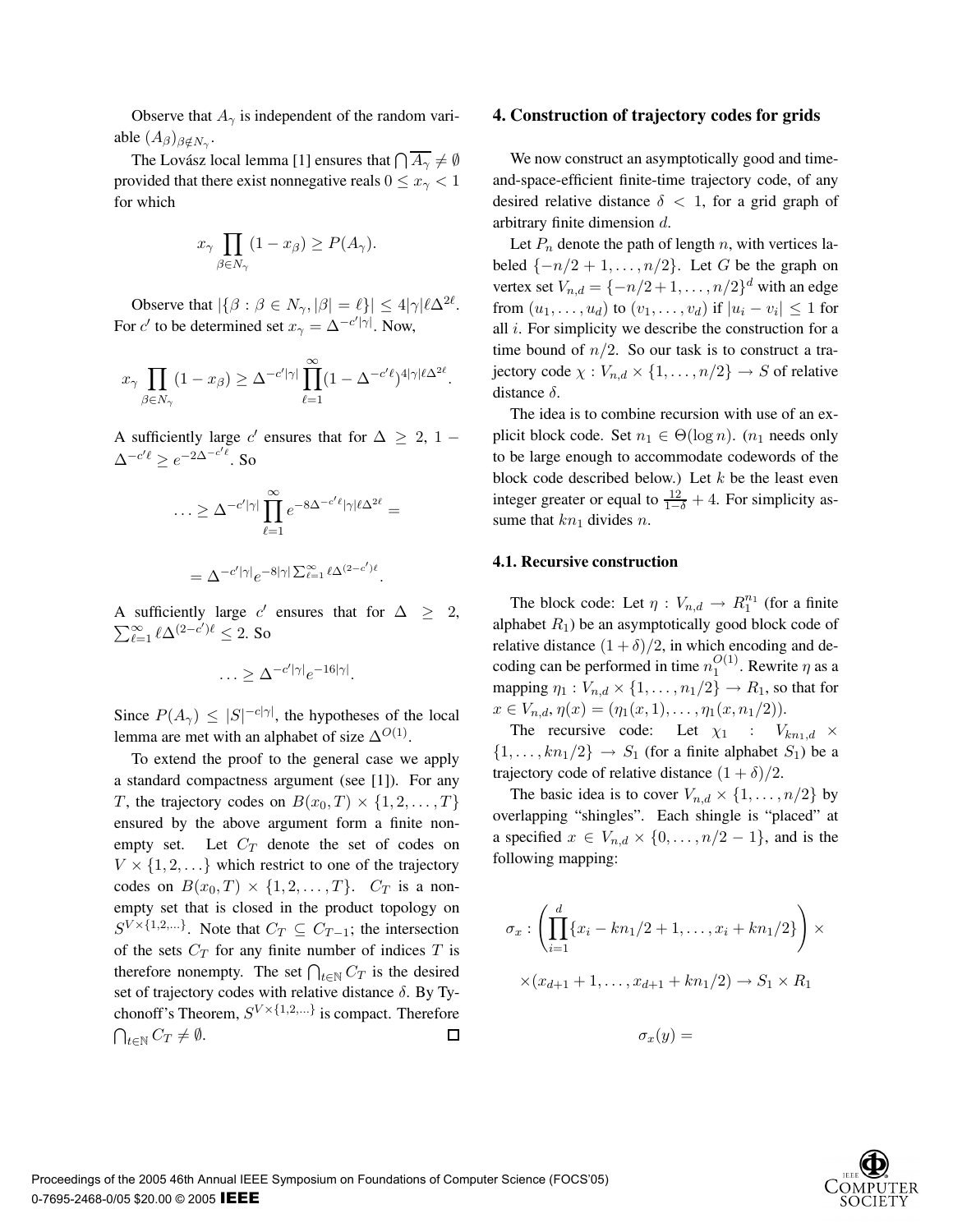$$
= (\chi_1(y-x), \eta_1(x_1, \ldots, x_d, (y_{d+1} - x_{d+1} \bmod n_1)))
$$

The cover of  $V_{n,d} \times \{1, \ldots, n/2\}$  by overlapping shingles will be described by a union of several covers, each of which is a tiling (a cover by nonoverlapping shingles). Each tiling is associated with a vector  $(a_1, \ldots, a_{d+1}) \in \{-k/2+1, \ldots, k/2\}^d \times \{0, \ldots, k-1\}$ 1}. (Strictly speaking each tiling may fail to be a cover but only due to edge effects which we gloss over.) The collection of shingles associated with the label  $(a_1, \ldots, a_{d+1})$  consists of those placed at x of the form

$$
x = n_1(kz_1 + a_1, \dots, kz_{d+1} + a_{d+1}),
$$

for all  $(z_1,\ldots,z_{d+1})$  of the form

$$
(z_1, \ldots, z_{d+1}) \in \{-n/(2kn_1)+1, \ldots, n/(2kn_1)\}^d \times \times \{1, \ldots, n/(2kn_1)\}
$$

The tiling labeled  $(a_1, \ldots, a_{d+1})$  therefore defines a mapping

$$
\chi_{a_1,\ldots,a_{d+1}}: V_{n,d}\times\{1,\ldots,n/2\}\to S_1\times R_1
$$

by restriction (except possibly near the boundaries due to fencepost errors).

The trajectory code  $\chi$  is the concatenation of the codes associated with each of the tilings:

$$
\chi(y) = (\chi_{a_1,\dots,a_{d+1}}(y))_{a_1,\dots,a_{d+1}}
$$

Observe that the number of labels concatenated at each vertex is  $k^{d+1}$ .

## **Lemma 3.**  $\chi$  *achieves relative distance*  $\delta$ .

*Proof.* Consider any twins  $(\gamma, \gamma')$ . Let  $t = |\gamma|$  and let  $t_0$  be the starting time of the pair of trajectories.

If  $t \leq (k-4)n_1/2$  then the pair  $(\gamma, \gamma')$  is contained entirely within a shingle. This implies relative distance at least  $(1 + \delta)/2$ .

Otherwise, partition the time period  $[t_0, t_0 + t]$ into consecutive blocks of the following lengths:  $\ell_1, m_1, \ell_2, m_2, \ldots, \ell_{L-1}, m_{L-1}, \ell_L$  (for L to be determined), by the following rule. (Define  $t_i = t_0 +$  $\sum_{j=1}^i (\ell_j + m_j)$ .)

Suppose  $\ell_1, m_1, \ldots, \ell_{i-1}, m_{i-1}$  have already been defined. Set  $\ell_i = \min\{t + t_0 - t_{i-1}, (k-4)n_1/2\}.$ 

If  $\ell_i + t_{i-1} = t + t_0$ , set  $L = i$  and halt. (It may happen that  $\ell_i = 0$  but only if  $L = i$ .) Otherwise set  $m_i$  to be  $t + t_0 - \ell_i - t_{i-1}$  if the following set is nonempty, and otherwise to be its least element:  $\{m \geq$  $0: d_G(\gamma(t_{i-1} + \ell_i + m), \gamma'(t_{i-1} + \ell_i + m)) \leq 2n_1\}.$ (It may happen that  $m_i = 0$ .)

Since  $t > (k-4)n_1/2$ ,  $L \geq 2$ . Observe that for each i,  $\ell_i = (k-4)n_1/2$ , except that  $\ell_L$  may be smaller.

We show that within each of the blocks, the Hamming distance between the  $\gamma$  and  $\gamma'$  codewords is at least  $-n_1 + (1+\delta)\ell_i/2$  or  $-n_1 + (1+\delta)m_i/2$ , as the case may be.

We begin with the " $m_i$  type" blocks. For the duration of such a block, the trajectories are separated by graph distance at least  $2n_1$ . In each time segment of length  $n_1$ , aligned with the shingles of the construction, the two trajectories pass through distinct codewords of  $\eta$ , and experience relative distance  $(1+\delta)/2$ . The first and last time segments can be incomplete and therefore less efficient, but the total number of shared characters due to these two time segments is bounded by  $(1 - \delta)n_1$ , which we upper bound by  $n_1$ .

Next we treat the " $\ell_i$  type" blocks, with the following "virtual trajectory" argument. Choose a vertex  $y =$  $(y_1,\ldots,y_d) \in V_{n,d}$  such that both  $d_G(y,\gamma(t_{i-1})) \leq$  $n_1$  and  $d_G(y, \gamma'(t_{i-1})) \leq n_1$ . Define  $\tilde{y} \in V_{n,d} \times$  $\{1, \ldots, n/2\}$  by  $\tilde{y} = (y_1, \ldots, y_d, t_{i-1} - n_1)$ . Construct a trajectory  $\tilde{\gamma}$  with start time  $t_{i-1}-n_1$  and length  $\ell_i + n_1$  by having it start at  $\tilde{\gamma}(t_{i-1} - n_1) = \tilde{y}$ , reach  $\tilde{\gamma}(t_{i-1}) = \gamma(t_{i-1})$ , and thereafter be identical to  $\gamma$  until time  $t_{i-1} + \ell_i$ . Similarly construct a disjoint trajectory  $\tilde{\gamma}'$  with start time  $t_{i-1} - n_1$  and length  $\ell_i + n_1$ which starts at  $\tilde{\gamma}'(t_{i-1} - n_1) = \tilde{y}$ , reaches  $\tilde{\gamma}'(t_{i-1}) =$  $\gamma(t_{i-1})'$ , and thereafter is identical to  $\gamma'$  until time  $t_{i-1} + \ell_i$ . Observe that  $\tilde{\gamma}$  and  $\tilde{\gamma}'$  are twins of length at most  $(k-2)n_1/2$ , so there is a shingle entirely containing them. Hence the Hamming distance between their words is at least  $(\ell_i + n_1)(1 + \delta)/2$ , and therefore the Hamming distance between the segments of  $\gamma$  and  $\gamma'$  is at least  $-n_1+(\ell_i+n_1)(1+\delta)/2 \geq -n_1+\ell_i(1+\delta)/2$ .

Combining the contribution of all time segments, we find that the Hamming distance between the two words is at least  $-(2L-1)n_1 + (1+\delta)t/2$ . Note that

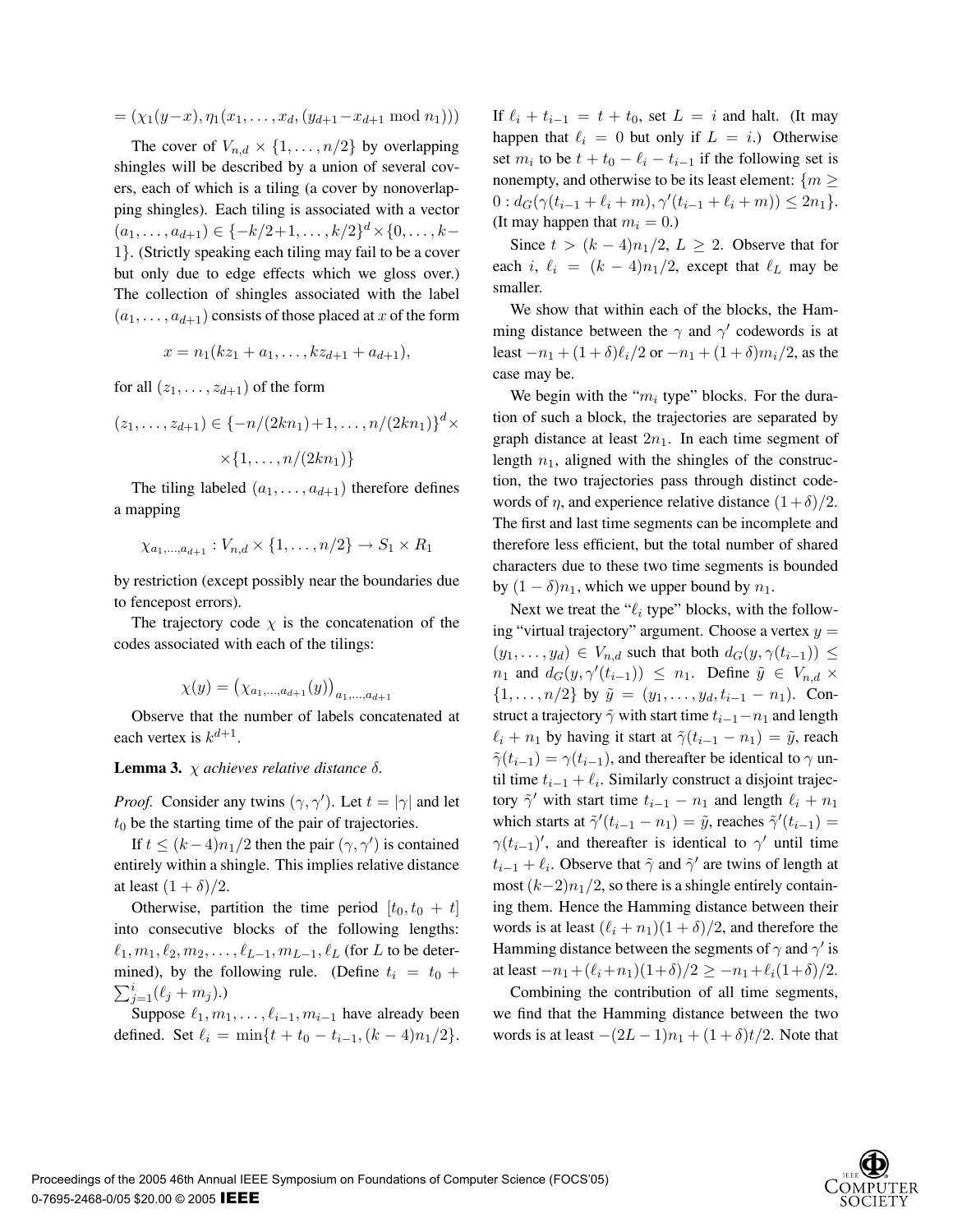$t \ge (L-1)(k-4)n_1/2$ . Recalling that  $n_1 < 2t/(k-1)$ 4), this implies that  $(2L - 1)n_1 < 6t/(k - 4)$ . Hence the Hamming distance is greater than  $t(\frac{1+\delta}{2} - \frac{6}{k-4}) \ge$ tδ.

## **4.2. The code**

What is left unstated by the above construction, is how the code  $\chi_1$  on the shingles is constructed. The two extreme options are to pursue the whole construction recursively, or to construct  $\chi_1$  by exhaustive search. The former option is unsatisfactory because of the alphabet blow-up at each level of recursion. The latter option requires a one-time  $n^{O(1)}$ -time computation. Once  $\chi_1$  has been constructed, local lookup can be performed in time  $\log^{O(1)} n$ , hence achieving time-efficiency. In order to also achieve spaceefficiency, we implement just one more level of recursion, constructing  $\chi_1$  out of a code  $\chi_2$  for shingles of size  $\log \log n$ , which is itself constructed by exhaustive search in time  $\log^{O(1)} n$ . Recall that by time-andspace efficient construction we mean that for any vertex in the state-space graph, we can compute  $\chi$  in time and space polynomial in the length of the vertex label. Thus, we have:

**Theorem 4.** *The above construction of*  $\chi$  *using*  $\chi_2$ *is time-and-space efficient, and achieves any required relative distance*  $\delta$  < 1.

*Proof.* The relative distance guarantee follows from section 4.1; the construction efficiency follows by combining the construction of section 4.1 with the double-recursion of section 4.2. □

## **5. Trajectory codes have an efficient verification procedure**

In this section we show how to explicitly verify the distance property of any trajectory code using dynamic programming. This is in sharp contrast to tree codes, for which no such efficient verification procedure is known. Existence of an efficient verification procedure is important because our construction in the previous section has large constants. Using branch-and-bound

methods along with the verification procedure might lead in practice to codes with better constants than are proven by our analysis.

Let  $G = (V, E)$  be a graph with polynomial growth rate p. We show an algorithm that verifies that a finite time trajectory code  $\chi: V \times \{1, 2, ..., T\} \rightarrow S$  has relative distance at least  $\delta$ . The running time of the algorithm is polynomial in T.

The algorithm is a simple dynamic program. The dynamic programming table  $D$  is indexed by quintuples. Valid quintuples  $(x, y, z, t_0, t)$  are those for which  $x, y, z \in V$ ,  $t_0 + t \leq T$ , and there exists a pair of twin trajectories  $(\gamma, \gamma')$  which begin at time  $t_0$  at x, and such that at time  $t_0 + t$ ,  $\gamma$  ends at y while  $\gamma'$  ends at z. (In other words:  $|\gamma| = |\gamma'| = t$ ,  $\gamma(t_0) = \gamma'(t_0) = x, \, \gamma(t_0 + t) = y, \, \gamma'(t_0 + t) = z,$ and for every  $i > t_0$ ,  $\gamma(i) \neq \gamma'(i)$ .) We compute

$$
D(x, y, z, t_0, t) = \min_{\text{twins }\gamma, \gamma'} h(\chi(\gamma), \chi(\gamma')).
$$

Notice that the size of  $D$  can be loosely upper bounded by  $(p(T))^{3}T^{2}$  which is polynomial in T. Clearly, upon completion of the computation of  $D$ , the relative distance of the code can be verified by checking if

$$
D(x, y, z, t_0, t) \geq \delta t,
$$

for all valid quintuples  $(x, y, z, t_0, t)$ .

The table  $D$  is computed by induction over  $t$ . For  $t = 0$  the valid quintuples are  $(x, x, x, t_0, 0)$  such that  $t_0 \leq T$  and there is a length  $t_0$  trajectory starting at  $x_0$  and ending at x. For such valid quintuples we set  $D(x, x, x, t_0, 0) = 0$ . For  $t > 0$ , suppose we already computed all the valid entries of the form  $(x, y, z, t_0, t - 1)$ . For every  $t_0 \leq T - t$  and for every three distinct nodes  $x, y, z \in B(x_0, T)$  we compute the following. Let  $\varepsilon \in \{0,1\}$  be the indicator of  $\chi(y, t_0 + t) \neq \chi(z, t_0 + t)$ . Consider all pairs of nodes  $y', z'$  such that  $(y', y), (z', z) \in E$  and  $(x, y', z', t_0, t - 1)$  is a valid quintuple. If no such pair exists, then  $(x, y, z, t_0, t)$  is not a valid quintuple. Otherwise, put

$$
D(x, y, z, t_0, t) = \varepsilon + \min_{y', z'} \{D(x, y', z', t_0, t - 1)\}.
$$